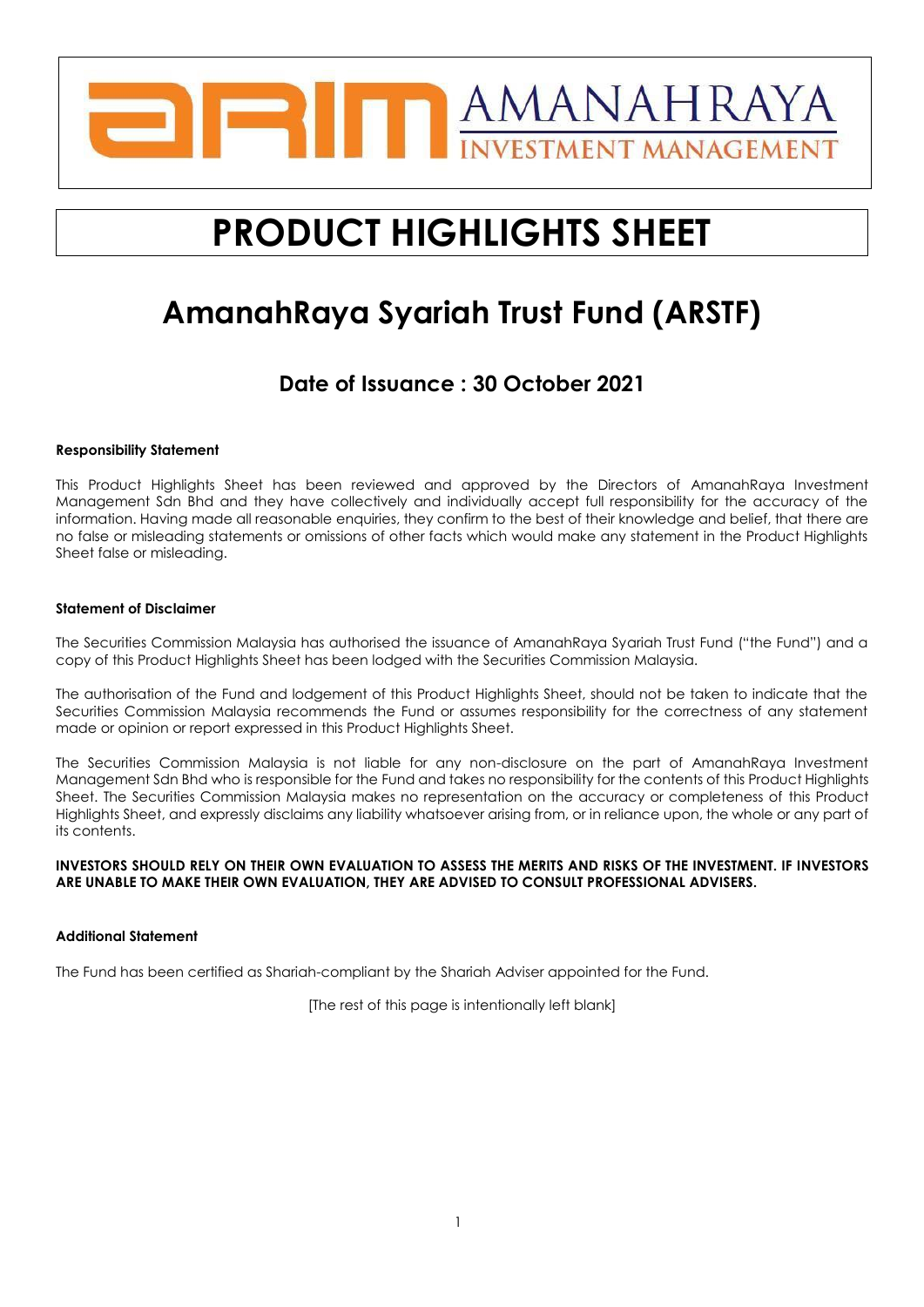### **PRODUCT HIGHLIGHTS SHEET**

## **AMANAHRAYA SYARIAH TRUST FUND (ARSTF)**

#### **Brief Information on the Product**

#### **1. What is this product about ?**

AmanahRaya Syariah Trust Fund (ARSTF) is a Sukuk fund issued by AmanahRaya Investment Management Sdn Bhd that aims to provide investors with regular income and capital growth over the medium to long-term through investments predominantly in sukuk, Islamic money market instruments and Trust Accounts.

This is neither a capital protected nor capital guaranteed fund.

#### *ANY MATERIAL CHANGES TO THE FUND OBJECTIVES WOULD REQUIRE UNIT HOLDERS' APPROVAL.*

#### **Product Suitability**

#### **2. Who is this product suitable for ?**

The Fund is suitable for investors seeking a moderate to low risk investment that has exposure in sukuk, Islamic money market instruments and Trust Accounts that comply with Shariah requirements, a fund that aims to provide regular income stream, and/or a fund that aims for long-term capital growth.

#### **Investors should consult their financial advisers if in doubt whether this product is suitable for them.**

#### **Key Product Features**

#### **3. What am I investing in ?**

| <b>Fund Category/Type</b> | Sukuk/Growth and Income                                                                                                                                                                                                                                                                                                                                                                                                                                                                                                                                                                                                                                                                                                                                                                 |  |  |  |  |
|---------------------------|-----------------------------------------------------------------------------------------------------------------------------------------------------------------------------------------------------------------------------------------------------------------------------------------------------------------------------------------------------------------------------------------------------------------------------------------------------------------------------------------------------------------------------------------------------------------------------------------------------------------------------------------------------------------------------------------------------------------------------------------------------------------------------------------|--|--|--|--|
| <b>Benchmark</b>          | 70% quant shop GII Index (Medium Sub-Index) + 30% 12 months GIA                                                                                                                                                                                                                                                                                                                                                                                                                                                                                                                                                                                                                                                                                                                         |  |  |  |  |
| Investment strategy       | ARSTF will invest a minimum of 70% of the Fund's NAV in Ringgit and foreign currency<br>sukuk rated at least 'A' or 'P2' by RAM or its MARC equivalent rating or A- by S&P, or<br>its Moodys and Fitch equivalent rating (maximum 30% of Fund's NAV in Islamic money<br>market instruments). The Fund may invest up to 30% of the Fund's NAV into ARB's<br>Common Fund via Institutional Trust Account and/or other Trust Accounts that<br>comply with Shariah requirements.<br>The risk management strategies and techniques employed by the Manager include<br>diversification of the Fund's asset allocation in terms of its exposure to various<br>industries, sectors and sukuk classes/type of Shariah-compliant investment (i.e. Sukuk<br>and Islamic Money Market instruments). |  |  |  |  |
| Launch date               | 21 September 2006                                                                                                                                                                                                                                                                                                                                                                                                                                                                                                                                                                                                                                                                                                                                                                       |  |  |  |  |
| Financial year-end        | 31 <sup>st</sup> August                                                                                                                                                                                                                                                                                                                                                                                                                                                                                                                                                                                                                                                                                                                                                                 |  |  |  |  |
| Distribution policy       | The Fund aims to make an income distribution once a year.                                                                                                                                                                                                                                                                                                                                                                                                                                                                                                                                                                                                                                                                                                                               |  |  |  |  |

#### **4. Who am I investing with ?**

| <b>Manager &amp; Investment</b> | AmanahRaya Investment Management Sdn Bhd ("ARIM") is a licensed asset    |
|---------------------------------|--------------------------------------------------------------------------|
| Manager                         | management company under the Capital Markets and Services Act 2007 and a |
|                                 | wholly-owned subsidiary of Amanah Raya Berhad.                           |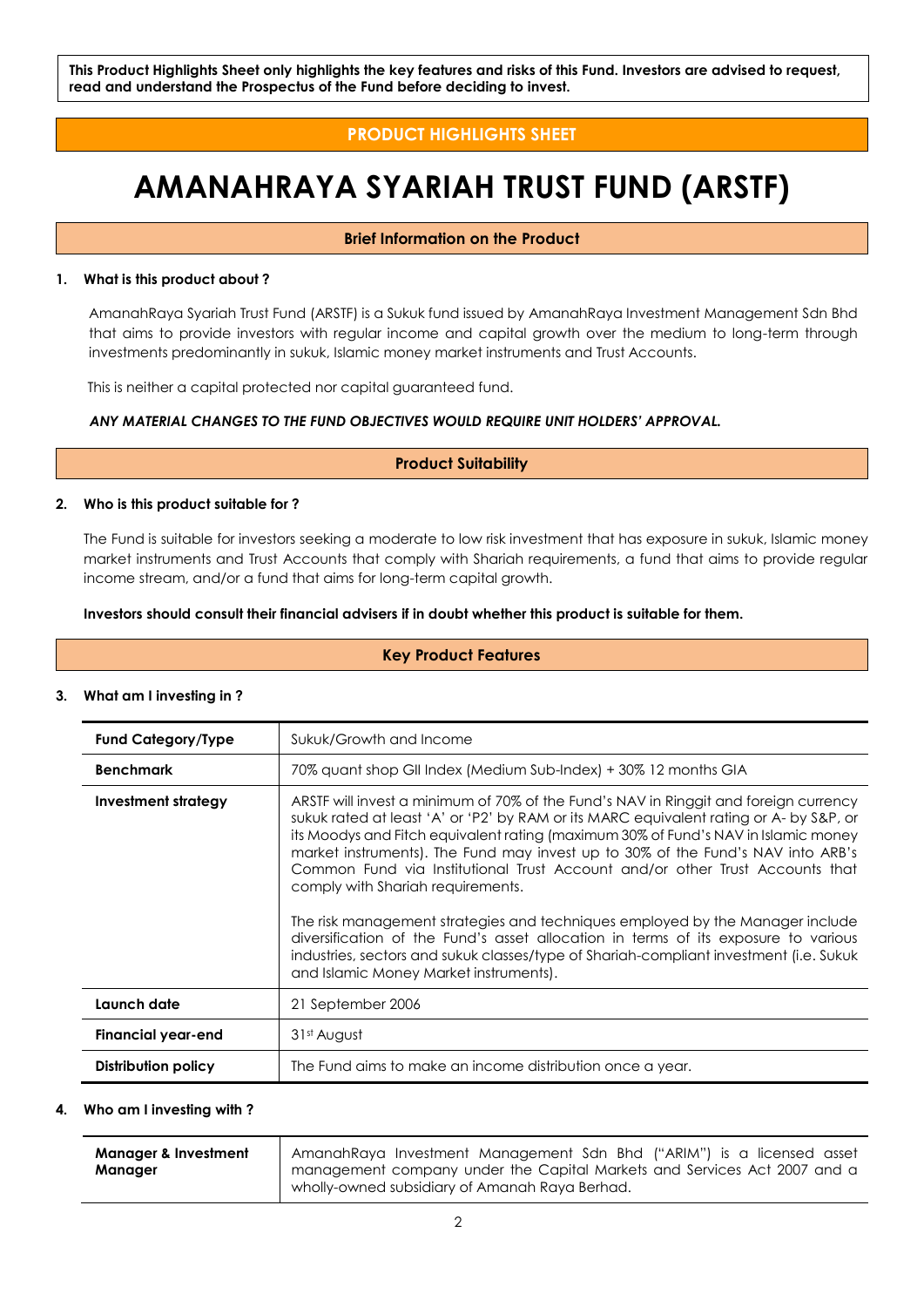|                        | With effect from 21 January 2010, ARIM has taken over the role of the Manager for<br>the Fund from AmanahRaya Unit Trust Management Sdn Bhd ("ARUTM"). Over the<br>years, ARIM has invested vast resources in building up its infrastructure to provide a<br>top notch fund management service.<br>ARIM also has wealth of experience and competency in managing multiple asset<br>classes, for both Ringgit and non-Ringgit based investments, which include but not<br>limited to equity, fixed income, unit trust, property, structured products and private<br>equity. |
|------------------------|----------------------------------------------------------------------------------------------------------------------------------------------------------------------------------------------------------------------------------------------------------------------------------------------------------------------------------------------------------------------------------------------------------------------------------------------------------------------------------------------------------------------------------------------------------------------------|
| <b>Trustee</b>         | CIMB Islamic Trustee Berhad                                                                                                                                                                                                                                                                                                                                                                                                                                                                                                                                                |
|                        |                                                                                                                                                                                                                                                                                                                                                                                                                                                                                                                                                                            |
| <b>Shariah Advisor</b> | <b>BIMB Securities Sdn Bhd</b>                                                                                                                                                                                                                                                                                                                                                                                                                                                                                                                                             |

### **Key Risks**

#### **5. What are the key risks associated with this product ?**

#### **General Risks**

| <b>Market Risk</b>      | Market risk refers to the possibility that an investment will lose value because of a<br>general decline in financial markets, due to economic, political and/or other factors,<br>which will result in a decline in the fund's NAV.                                                                                                                                                                                                                                                                                                                                                                                                                                                                                                                                                                                                            |
|-------------------------|-------------------------------------------------------------------------------------------------------------------------------------------------------------------------------------------------------------------------------------------------------------------------------------------------------------------------------------------------------------------------------------------------------------------------------------------------------------------------------------------------------------------------------------------------------------------------------------------------------------------------------------------------------------------------------------------------------------------------------------------------------------------------------------------------------------------------------------------------|
| Liquidity Risk          | Liquidity risk refers to the ease of liquidating an asset depending on the asset's volume<br>traded in the market. If the fund holds assets that are illiquid, or are difficult to dispose<br>of, the value of the fund will be negatively affected when it has to sell such assets at<br>unfavourable prices.                                                                                                                                                                                                                                                                                                                                                                                                                                                                                                                                  |
| <b>Inflation Risk</b>   | This is the risk that investors' investment in the unit trust fund may not grow or generate<br>income at a rate that keeps pace with inflation. This would reduce investors'<br>purchasing power even though the value of the investment in monetary terms has<br>increased.                                                                                                                                                                                                                                                                                                                                                                                                                                                                                                                                                                    |
| Manager's Risk          | This risk refers to the day-to-day management of the fund by the manager which will<br>impact the performance of the fund. For example, investment decisions undertaken<br>by the manager, as a result of an incorrect view of the market or any non-compliance<br>with internal policies, investment mandate, the deed, relevant law or guidelines due<br>to factors such as human error or weaknesses in operational process and systems,<br>may adversely affect the performance of the fund.                                                                                                                                                                                                                                                                                                                                                |
| Credit and Default Risk | Credit risk relates to the creditworthiness of the issuers of the debt instruments and<br>their expected ability to make timely payment of interest and/or principal. Any<br>adverse situations faced by the issuer may impact the value as well as liquidity of the<br>debt instrument. In the case of rated debt instruments, this may lead to a credit<br>downgrade. Default risk relates to the risk that an issuer of a debt instrument either<br>defaulting on payments or failing to make payments in a timely manner which will in<br>turn adversely affect the value of the debt instruments. This could adversely affect the<br>value of the fund.                                                                                                                                                                                    |
| Loan Financing Risk     | This risk occurs when investors take a loan/ financing to finance their investment. The<br>inherent risk of investing with borrowed money/ financing includes investors being<br>unable to service the loan repayments/ financing payments. In the event units are<br>used as collateral, an investor may be required to top-up the investors' existing<br>instalment if the prices of units fall below a certain level due to market conditions.<br>Failing which, the units may be sold at a lower net asset value per unit as compared<br>to the net asset value per unit at the point of purchase towards settling the loan/<br>financing. Investors who intend to finance an investment in Islamic fund, or for that<br>matter any Shariah-compliant investment, are advised to seek for Islamic financing to<br>finance their investment. |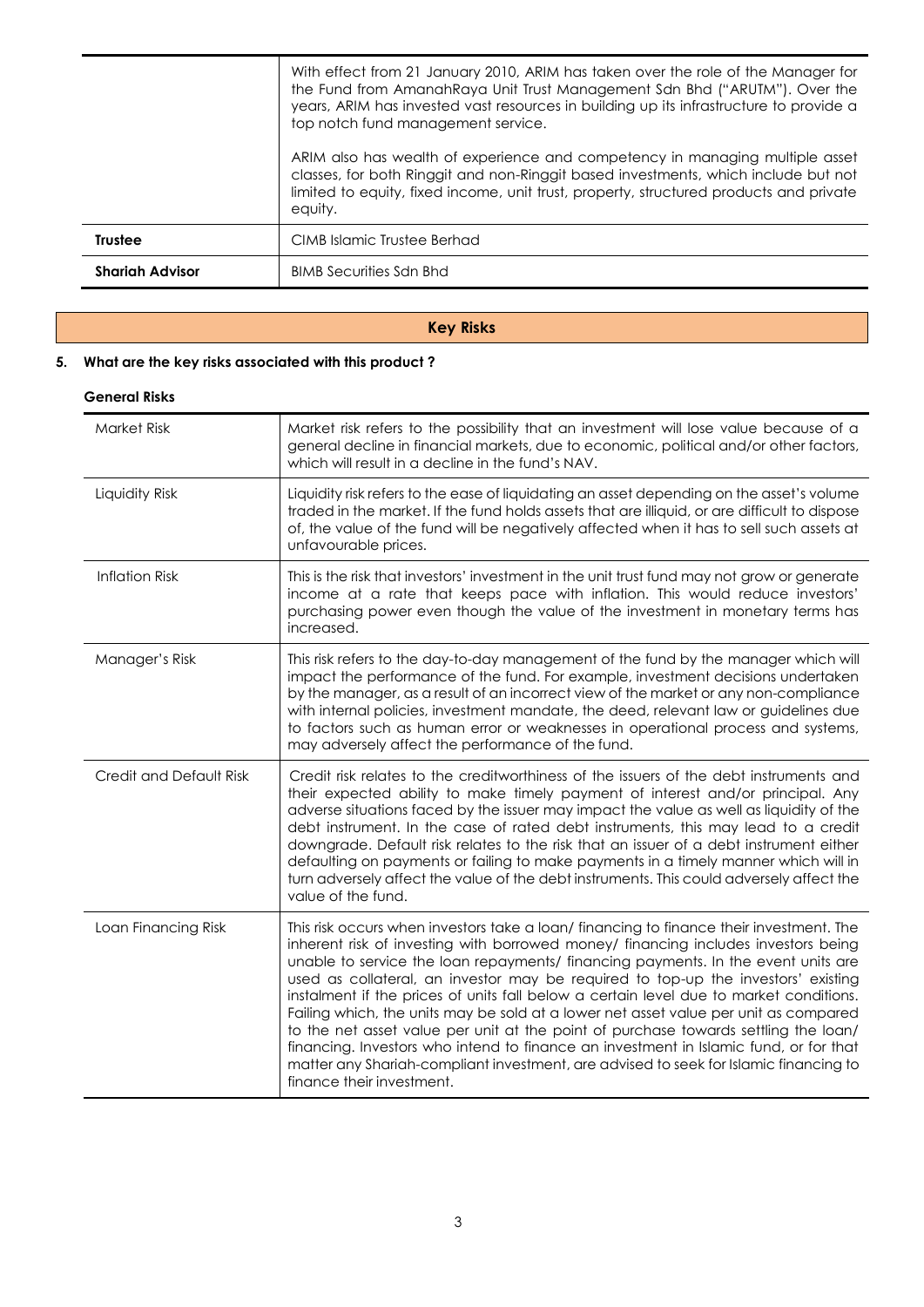| Sukuk Issuer Risk  | This risk refers to the individual risk of the respective companies issuing the securities.<br>Sukuk issuer risk includes, but is not limited to, changes in consumer taste and demand,<br>legal suits, competitive operating environments, changing industry conditions and<br>mistakes made by the management. If the performance of a company (invested by<br>the Fund) deteriorates, the company's debt securities will decline in value and this in<br>turn may suppress the NAV of the Fund. The deterioration of the performance also will<br>affect the liquidity of sukuk. This risk can be minimised through diversification and by<br>careful selection of sukuk. |
|--------------------|------------------------------------------------------------------------------------------------------------------------------------------------------------------------------------------------------------------------------------------------------------------------------------------------------------------------------------------------------------------------------------------------------------------------------------------------------------------------------------------------------------------------------------------------------------------------------------------------------------------------------------------------------------------------------|
| Interest Rate Risk | Sukuk prices generally fall when interest rates rise and vice versa. The Fund's NAV may<br>fall when interest rates rise or are expected to rise. This will also have an effect on the<br>valuation of sukuk. This risk could cause the decline of the valuation for the sukuk, and<br>vice versa. To mitigate this risk the Investment Manager will manage the duration of<br>investment in sukuk. In times of rising interest rates, the duration will be shortened and<br>vice versa.                                                                                                                                                                                     |
|                    | The above interest rate is a general indicator that will have an impact on the<br>management of the fund regardless whether it is an Islamic fund or otherwise. It does<br>not in any way suggest that an Islamic fund will invest in conventional financial<br>instruments.                                                                                                                                                                                                                                                                                                                                                                                                 |

*Notes: Different types of unit trust funds carry different levels of risk. Some are higher in risk than others. Ask about the risks before investing in a fund. Make sure you know what your fund is investing in.*

#### **Fees and Charges**

#### **6. What are the fees and charges involved ?**

| <b>Sales Charge</b>                             | Up to 1.00% of the NAV of the Fund per unit                                                                                                                                                             |  |  |  |
|-------------------------------------------------|---------------------------------------------------------------------------------------------------------------------------------------------------------------------------------------------------------|--|--|--|
| <b>Annual Management Fee</b>                    | Maximum fee of 1.75% per annum of the NAV of the Fund                                                                                                                                                   |  |  |  |
| <b>Trustee Fee</b>                              | Up to 0.07% per annum of the NAV of the Fund, subject to a minimum fee of RM18,000                                                                                                                      |  |  |  |
| <b>Redemption Charge</b>                        | Nil                                                                                                                                                                                                     |  |  |  |
| <b>Switching Charges</b>                        | Switching from bond fund to other fund may or may not incur fees.                                                                                                                                       |  |  |  |
|                                                 | Generally no fee will be charge on switching between funds that charges the same<br>amount of fees unless the fund being switched from have different Sales charges<br>from the fund to be switched to. |  |  |  |
| <b>Transfer Charges</b>                         | A maximum of RM50.00 may be charged for each transfer.                                                                                                                                                  |  |  |  |
| <b>Other Charges</b>                            | Bank charges, courier charges and any other indirect charges incurred as a result of<br>redemptions will be borne by the investor.                                                                      |  |  |  |
| <b>Expenses directly related</b><br>to the Fund | Only expenses that are directly related to the Fund can be charged to the Fund.<br>Examples of related expenses are auditor's fee and tax agent's fee.                                                  |  |  |  |

YOU SHOULD NOT MAKE PAYMENT IN CASH TO A UNIT TRUST CONSULTANT OR ISSUE A CHEQUE IN THE NAME OF A UNIT **TRUST CONSULTANT.**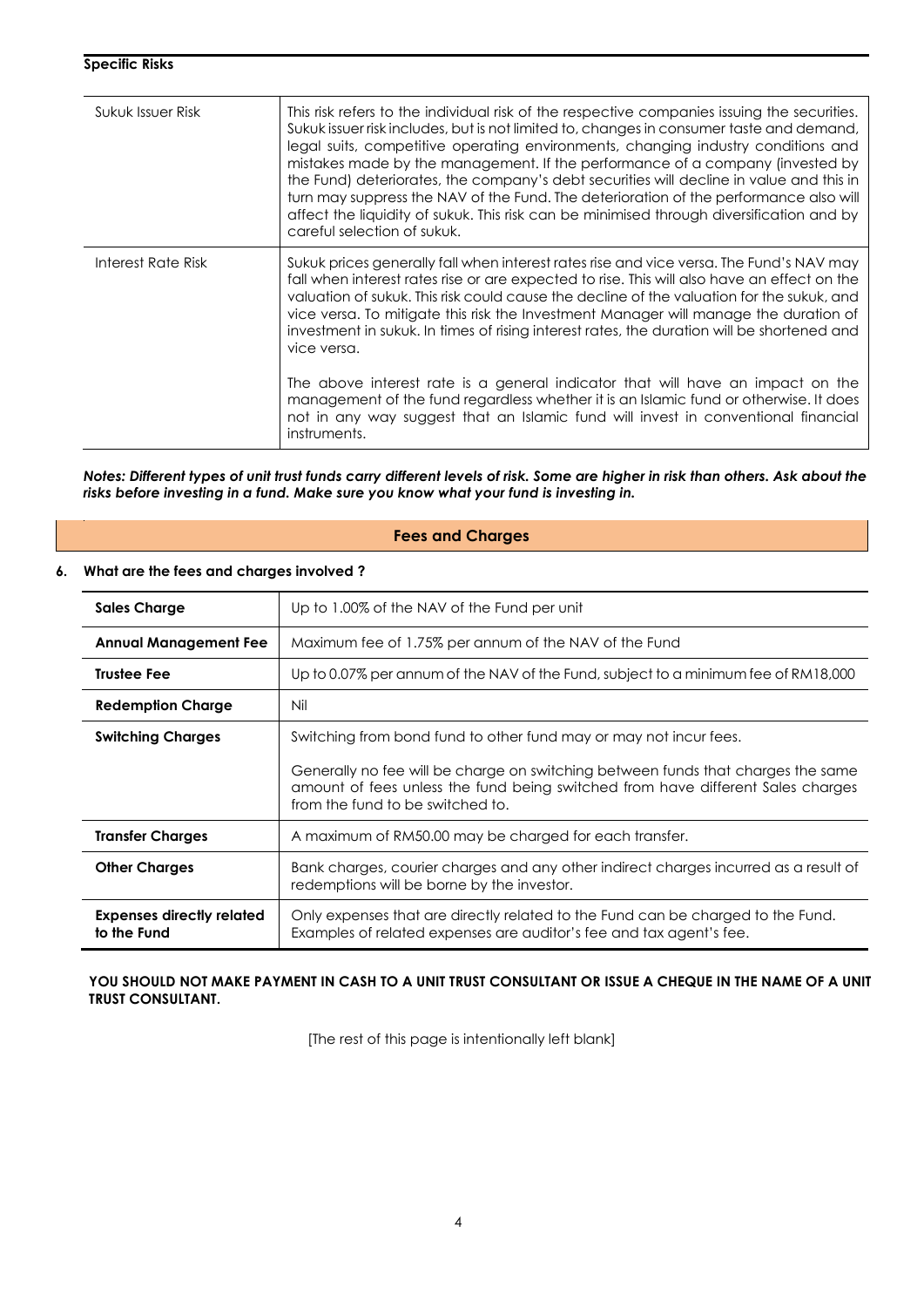#### **Transaction Information**

#### **7. What are the transaction details ?**

| <b>Minimum Initial</b><br>Investment                                                                                                                                                                     | RM100 or such amounts as the Manager may from time to time decide.                                                                                                                                                                                                                                                                                                                                                                                                                                                                                                                                                                                    |  |  |  |
|----------------------------------------------------------------------------------------------------------------------------------------------------------------------------------------------------------|-------------------------------------------------------------------------------------------------------------------------------------------------------------------------------------------------------------------------------------------------------------------------------------------------------------------------------------------------------------------------------------------------------------------------------------------------------------------------------------------------------------------------------------------------------------------------------------------------------------------------------------------------------|--|--|--|
| <b>Minimum Additional</b><br>Investment                                                                                                                                                                  | RM100 or such amounts as the Manager may from time to time decide.                                                                                                                                                                                                                                                                                                                                                                                                                                                                                                                                                                                    |  |  |  |
| Minimum<br>Redemption<br>Unit                                                                                                                                                                            | 100 units or such amounts as the Manager may from time to time decide.                                                                                                                                                                                                                                                                                                                                                                                                                                                                                                                                                                                |  |  |  |
| <b>Cooling-off Right</b>                                                                                                                                                                                 | The right of the Unit Holders to obtain a refund of his investment in the Fund is within<br>six (6) Business Days commencing from the date of receipt of application by the<br>Manager. The Cooling off period shall exclude corporations/institutions, staff of the<br>Manager, ARB and its group of companies, and persons registered to deal in its unit<br>trust funds. For the avoidance of doubt, the Cooling off period is also not<br>applicable to any society, statutory body, local authority, trade union, cooperative<br>society, partnership, sole proprietor and any other unincorporated body,<br>organization, association or group. |  |  |  |
| <b>Redemption Period</b>                                                                                                                                                                                 | The Manager will pay the redemption proceeds within ten (10) calendar days upon<br>receipt of the redemption request.                                                                                                                                                                                                                                                                                                                                                                                                                                                                                                                                 |  |  |  |
| <b>Switching Facility</b>                                                                                                                                                                                | The minimum switching amount is 100 units. You need to keep a minimum balance<br>of 100 units at all times or such a lower amounts as the Manager may decide from<br>time to time.                                                                                                                                                                                                                                                                                                                                                                                                                                                                    |  |  |  |
| <b>Transfer Facility</b>                                                                                                                                                                                 | You are allowed to transfer your unit holdings, subject to conditions stipulated in the<br>Fund's Deed. The minimum transfer amount is 100 units. The Manager may refuse to<br>register any transfer of units at its absolute discretion.                                                                                                                                                                                                                                                                                                                                                                                                             |  |  |  |
| <b>Redemption of Units</b><br>Unit-holders may redeem units on any Business Day and receive payment of<br>redemption proceeds within 10 days. There is no restriction on the frequency of<br>redemption. |                                                                                                                                                                                                                                                                                                                                                                                                                                                                                                                                                                                                                                                       |  |  |  |
| Minimum Holding/                                                                                                                                                                                         | 100 Units.                                                                                                                                                                                                                                                                                                                                                                                                                                                                                                                                                                                                                                            |  |  |  |
| <b>Balance</b>                                                                                                                                                                                           | In the case of partial redemption, the Manager may elect to redemption the entire<br>account if the effect thereof would be that the unit-holders hold less than 100 units<br>in his account with the fund.                                                                                                                                                                                                                                                                                                                                                                                                                                           |  |  |  |
| <b>Switching Between Funds</b>                                                                                                                                                                           | Unit-holders may switch their investments between funds on any Business Day. The<br>minimum transaction per switch is 100 units. (Switching from a Shariah-compliant fund<br>to a conventional fund is discouraged especially for Muslim unit-holders)                                                                                                                                                                                                                                                                                                                                                                                                |  |  |  |

*Notes: You can buy unit trusts either through a Unit Trust Consultant (UTC), Institutional Unit Trust Advisers (IUTA) or directly from Unit Trust Management Company (UTMC) or online, but each has different sales charge and level of service. Choose the one that best suits your needs. Only registered UTCs are allowed to sell unit trust funds. ARIM's UTC should show you a valid authorisation card confirming that he/she is registered with the Federation of Investment Managers Malaysia (FIMM). ARIM's UTC may represent other UTMC that uses a nominee system and your rights as a unit holder may be limited if you invest in unit trust funds through it. If the UTMC uses a nominee system, ask if your rights as a unit holder will be limited in any way.*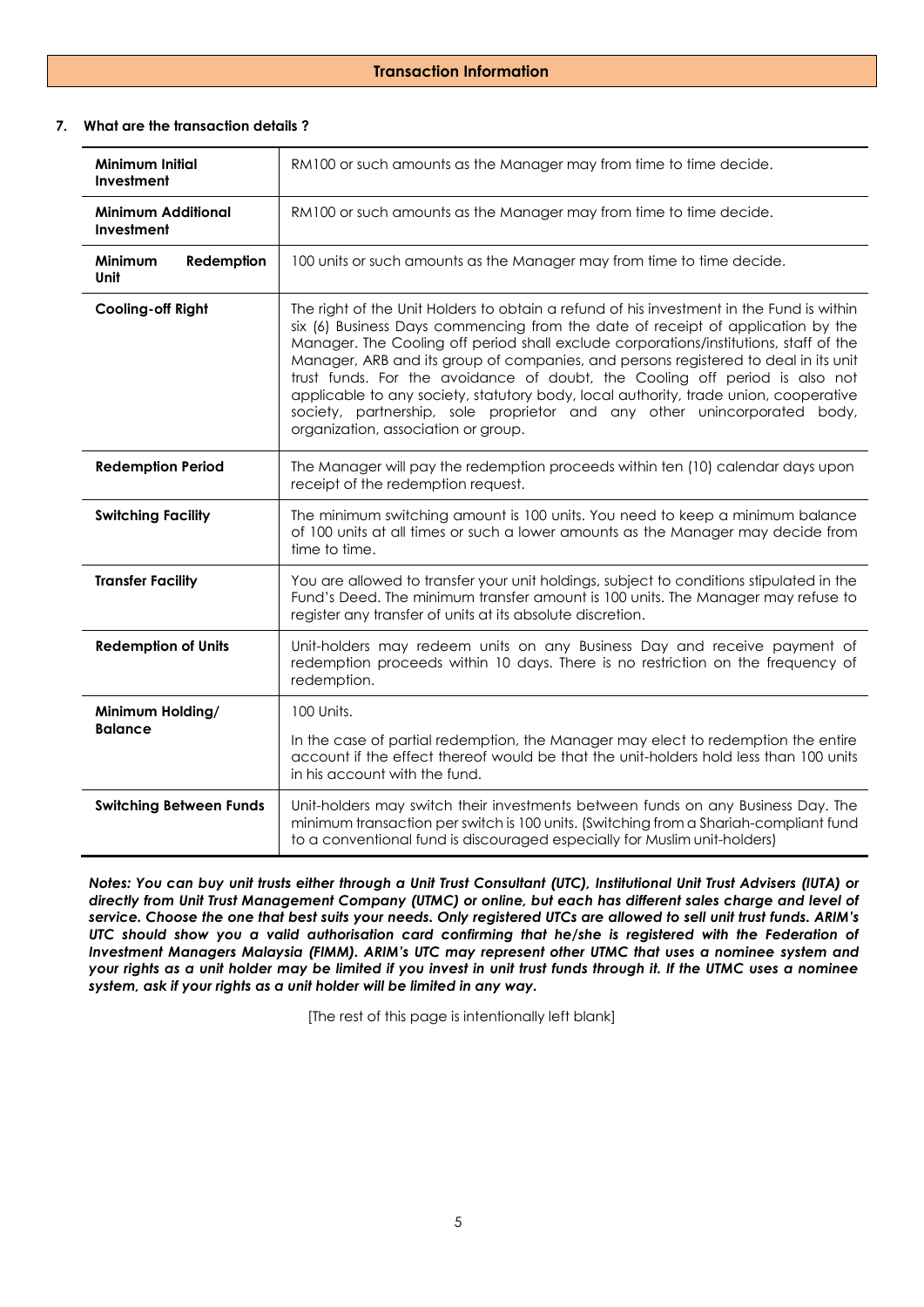#### **8. How often are valuations available ?**

The Fund will be valued on every Business Day and you may obtain NAV and prices of the Fund from the major daily newspaper, our website at [www.arim.com.my,](http://www.arim.com.my/) calling our customer service at 03-26875200 or e-mail to us at [smd@arim.com.my.](mailto:sales@arim.com.my)

#### **9. How can I exit from this investment and what are the risks and costs involved ?**

To exit from this investment, you may withdraw from the Fund, switch out of the Fund or transfer your unit holdings to other investors. Please refer to the "Fees and Charges" and "Transaction Information" sections of the Master Prospectus for details on switching and transfer facility.

Withdrawals can be made from the Fund by completing a transaction form and sending it to our Approved Distributors or sending it directly to us. There is no restriction on the frequency of withdrawals. The amount that you will receive is calculated by the withdrawal value less the Withdrawal Fee, if any. That amount will be paid in RM within ten (10) calendar days. Any applicable bank charges and other bank fees incurred as a result of a withdrawal by way of telegraphic transfer, bank cheque or other special payment method will be charged to you.

#### **Performance of the Fund**

#### **10. Average Total Return (in %)**

Below are Average Total Return of the Funds for 1 year, 3 years, 5 years and 10 years.

| 1-vear | 3-vear | 5-vear | 10-year<br>$\left  \frac{(31.08.20 - 31.08.21)}{(31.08.18 - 31.08.21)} \right $ $\left  \frac{(31.08.16 - 31.08.21)}{(31.08.11 - 31.08.21)} \right $ |
|--------|--------|--------|------------------------------------------------------------------------------------------------------------------------------------------------------|
| 3.77%  | 8.60%  | 7.18%  | $6.52\%$                                                                                                                                             |

#### *Basis of calculation for Average Total Return*

Average Total Return (%) = Total Returns / Number of Years Under Review

#### **11. Annual Total Return (in %)**

Below are Annual Total Return of the Funds for the last ten (10) financial years:

| 31.08.11                   | 31.08.12      | 31.08.13                             | 31.08.14                             | 31.08.15                             | 31.08.16      | 31.08.17      | 31.08.18      | 31.08.19      | 31.08.20 |
|----------------------------|---------------|--------------------------------------|--------------------------------------|--------------------------------------|---------------|---------------|---------------|---------------|----------|
| $\blacksquare$<br>31.08.12 | -<br>31.08.13 | $\overline{\phantom{0}}$<br>31.08.14 | $\overline{\phantom{a}}$<br>31.08.15 | $\overline{\phantom{0}}$<br>31.08.16 | -<br>31.08.17 | -<br>31.08.18 | -<br>31.08.19 | -<br>31.08.20 | 31.08.21 |
| 5.63%                      | 2.09%         | 3.39%                                | 2.94%                                | 5.88%                                | 3.39%         | 4.57%         | 10.32%        | 9.88%         | 3.77%    |

#### *Basis of calculation for Annual Total Return*

Annual Total Return (%) = [(Capital Return/100 + 1) x (Income Return/100 + 1) – 1] x 100

#### **12. ARSTF Return vs Benchmark (Annualised)**

| As at 31st August | ARSTF $(%)$ | Benchmark (%) | Out/(Under)<br>Performance (%) |  |
|-------------------|-------------|---------------|--------------------------------|--|
| 1-year            | 3.77%       | 0.93%         | 2.84%                          |  |
| 3-year            | 25.79%      | 13.14%        | 12.65%                         |  |
| 5-year            | 35.90%      | 19.31%        | 16.59%                         |  |
| 10-year           | 65.25%      | 39.08%        | 26.17%                         |  |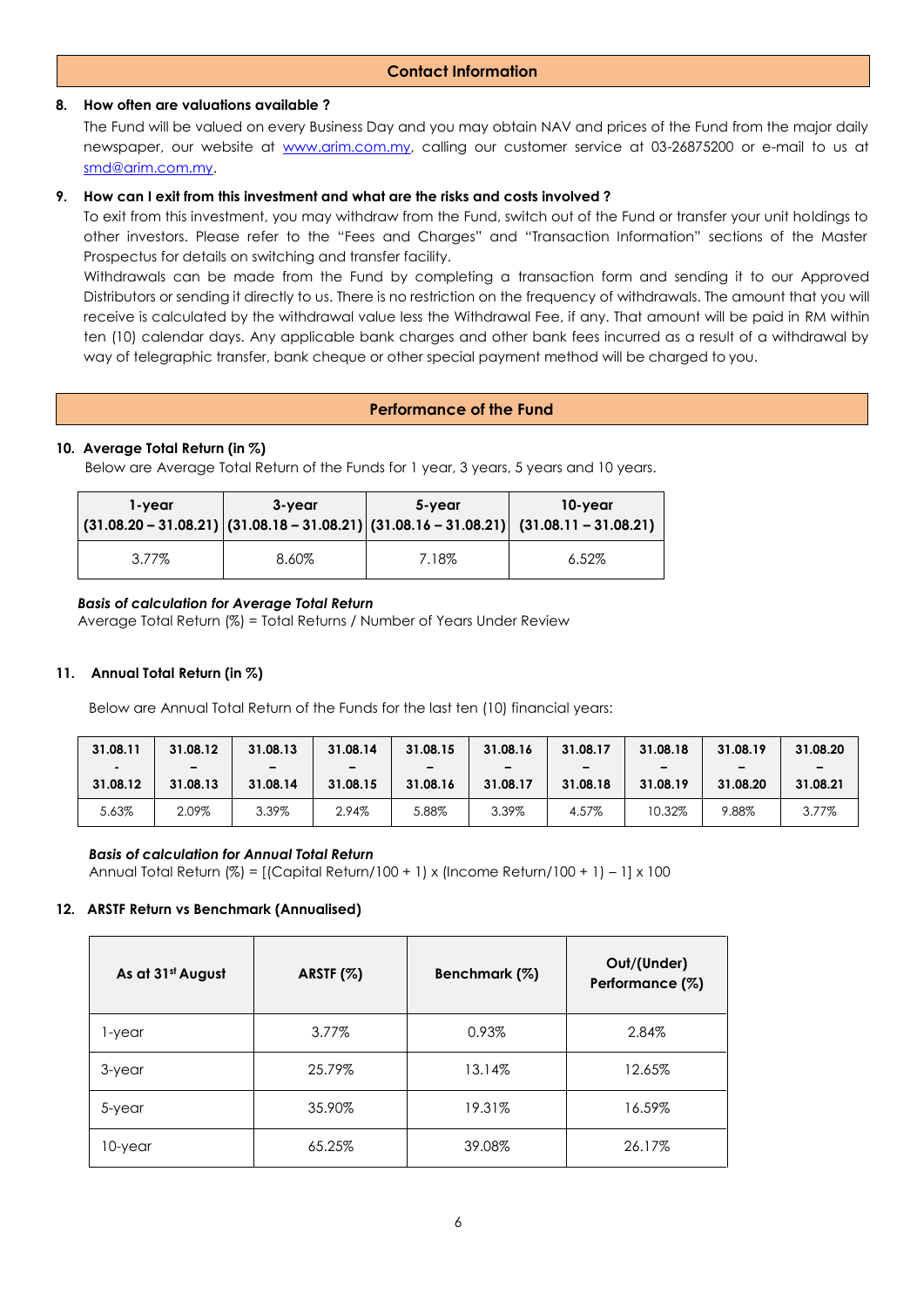#### **Comment on Fund Performance**

For the financial year ended 31st August 2021, the Fund registered a 3.77% return compared to the benchmark return of 0.93%, thus outperformed the benchmark by 2.84%.

#### **13. Porfolio Turnover Ratio**

The Portfolio Turnover Ratio (PTR) indicates the frequency of turnover for a particular fund in any given calendar year. It is calculated by taking the average of acquisitions and disposal of securities divided by the average value of the Fund for the year calculated on a daily basis.

| <b>Financial Year</b> | 2021            | 2020       | 2019       |  |
|-----------------------|-----------------|------------|------------|--|
| PTR (time)            | $0.74 \;$ times | 2.56 times | 2.43 times |  |

The lower of PTR for the financial year ended 31 August 2021 was due to increase in NAV of the Fund.

#### *Basis of calculation for Portfolio Turnover Ratio*

Portfolio Turnover = (Total acquisition for the year + Total disposal for the year) / 2 Average value of the Fund for the year calculated on a dailybasis

#### **14. Distribution Record**

| <b>Financial Year</b>             | 2021 | 2020 | 2019 |
|-----------------------------------|------|------|------|
| Gross Distribution per Unit (sen) | 6.00 | 8.00 | 7.50 |
| Net Distribution per Unit (sen)   | 6.00 | 8.00 | 7.50 |

#### **PAST PERFORMANCE OF THE FUND IS NOT AN INDICATION OF ITS FUTURE PERFORMANCE.**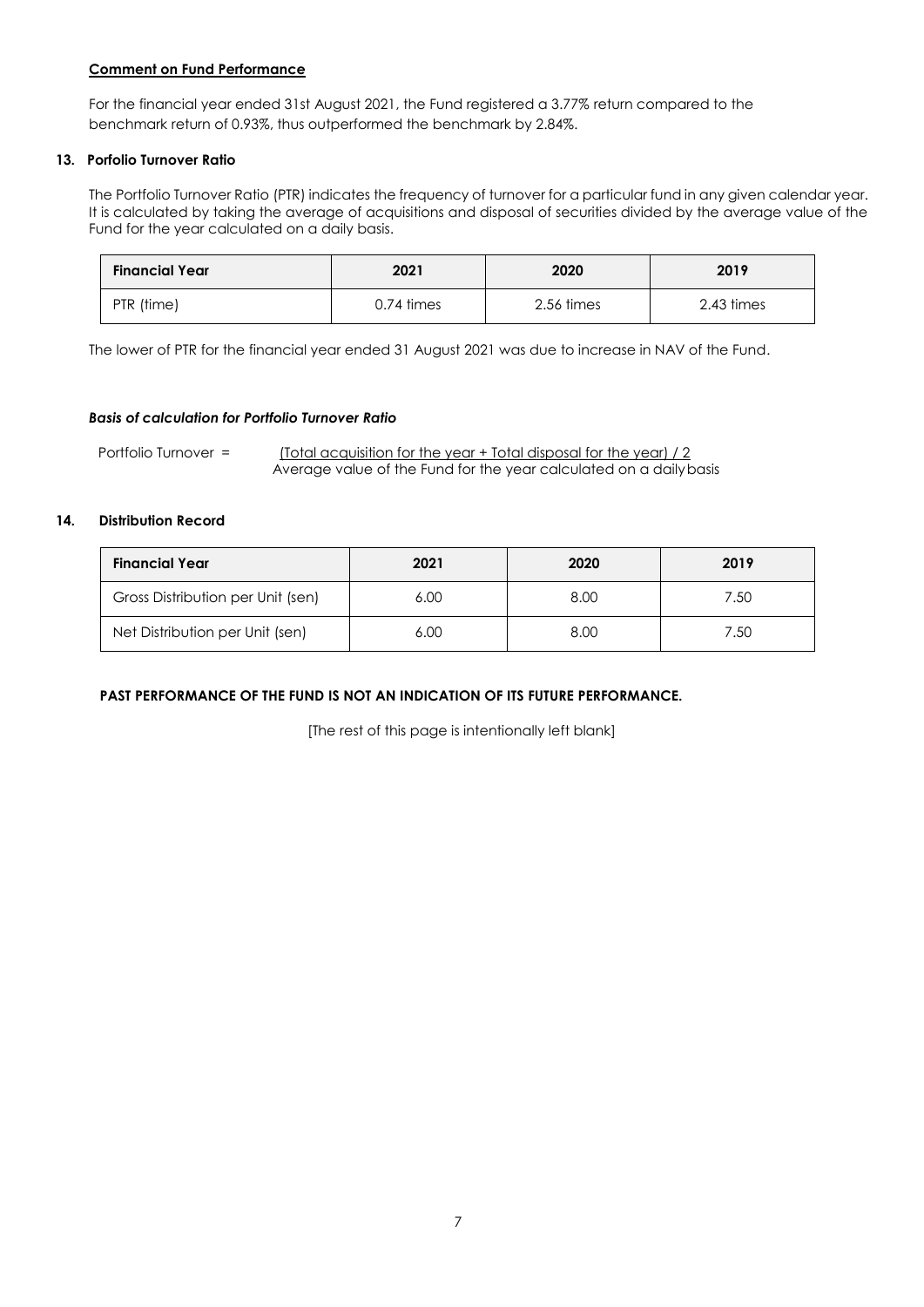#### **Valuations and Exiting from Investment**

#### **15. Who should I contact for further information or to lodge a complaint ?**

For internal dispute resolution, you may contact our customer service personnel :-<br>(a) via phone to  $\qquad \qquad$  : 03 - 2687 5200

(a) via phone to : 03 - 2687 5200<br>
(b) via fax to : 03 - 2687 5300 (b) via fax to : 03 - 2687 5300<br>
(c) via email to : <u>smd@arim.cor</u> (c) via email to : [smd@arim.com.my](mailto:sales@arim.com.my) : AmanahRaya Investment Management Sdn Bhd Level 7 & 8, Wisma Amanah Raya No 2 Jalan Ampang 50508 Kuala Lumpur

If you are dissatisfied with the outcome of the internal dispute resolution process, please refer your dispute to the following bodies, details of which are as follows:

Federation of Investment Managers Malaysia (FIMM)'s Complaints Bureau:

| (a) via phone to                           | 03 - 2093 2600                             |
|--------------------------------------------|--------------------------------------------|
| (b) via fax to                             | 03 - 2093 2700                             |
| (c) via e-mail to                          | complaints@fimm.com.my                     |
| (d) via online complaint form available at | www.fimm.com.my                            |
| (e) via letter to                          | Legal & Regulatory Affairs                 |
|                                            | Federation of Investment Managers Malaysia |
|                                            | 19-06-1, 6th Floor Wisma Tune              |
|                                            | No. 19 Lorong Dungun                       |
|                                            | Damansara Heights                          |
|                                            | 50490 Kuala Lumpur                         |
|                                            |                                            |

OR

Securities Industries Dispute Resolution Center (SIDREC)

| (a) via phone to  | 03 - 2282 2280                                         |
|-------------------|--------------------------------------------------------|
| (b) via fax to    | 03 - 2282 3855                                         |
| (c) via email to  | $:$ info@sidrec.com.my                                 |
| (d) via letter to | Securities Industry Dispute Resolution Center (SIDREC) |
|                   | Unit A-9-1, Level 9, Tower A                           |
|                   | Menara UOA Bangsar                                     |
|                   | No.5, Jalan Bangsar Utama 1                            |
|                   | 59000 Kuala Lumpur                                     |
|                   |                                                        |

You can also direct your complaint to the SC even if you have initiated a dispute resolution process with SIDREC. To make a complaint, please contact the SC's Consumer & Investor Office:

| (a) via phone to Aduan Hotline at          | $: 03 - 62048999$              |
|--------------------------------------------|--------------------------------|
| (b) via fax to                             | $: 03 - 62048991$              |
| (c) via email to                           | aduan@seccom.com.my            |
| (d) via online complaint form available at | www.sc.com.my                  |
| (e) via letter to                          | : Consumer & Investor Office   |
|                                            | Securities Commission Malaysia |
|                                            | No 3 Persiaran Bukit Kiara     |
|                                            | Bukit Kiara                    |
|                                            | 50490 Kuala Lumpur             |
|                                            |                                |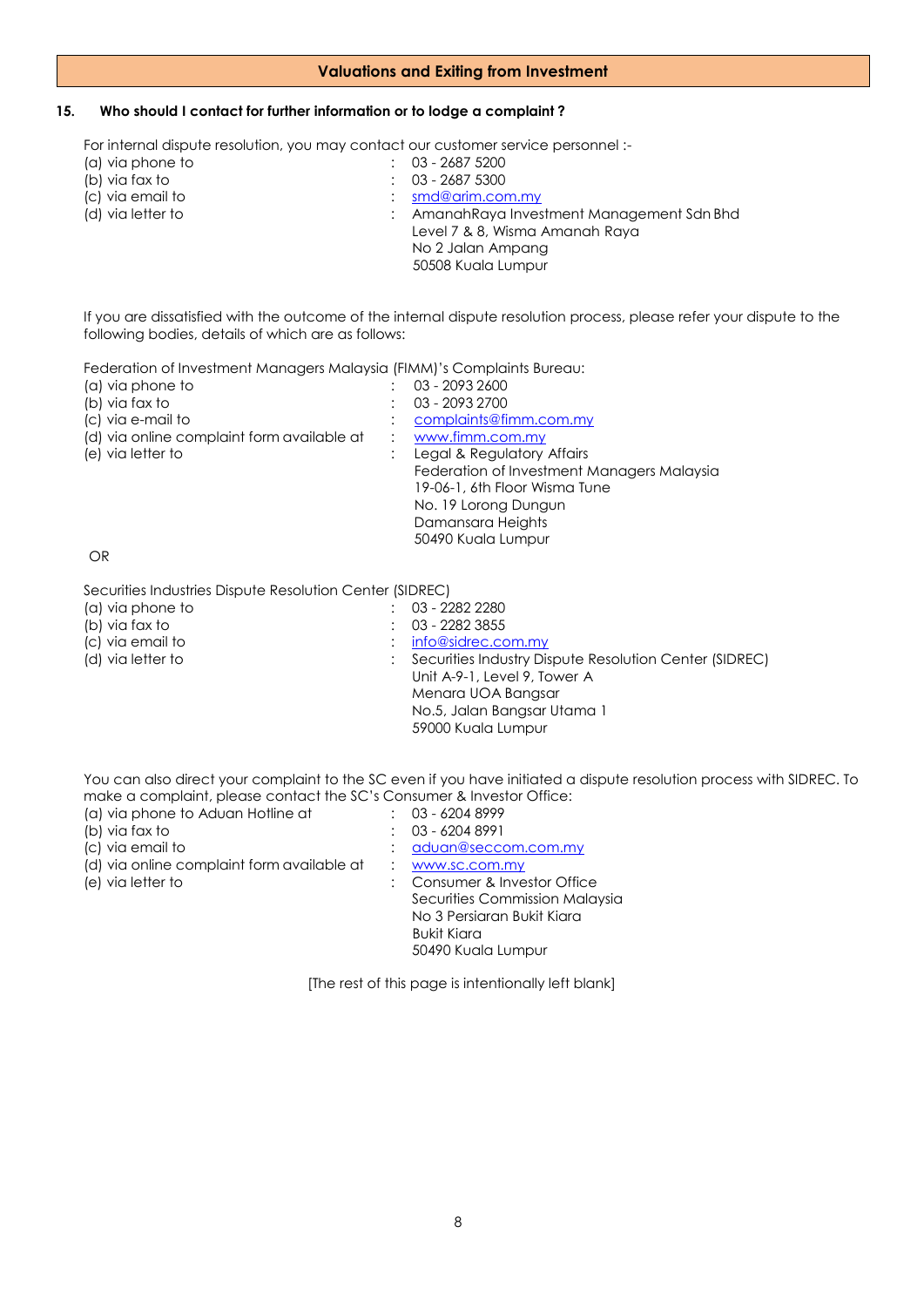| <b>Appendix: Glossary</b>                                     |                                                                                                                                                                                                                                                                                                                                                                                                                                                          |  |
|---------------------------------------------------------------|----------------------------------------------------------------------------------------------------------------------------------------------------------------------------------------------------------------------------------------------------------------------------------------------------------------------------------------------------------------------------------------------------------------------------------------------------------|--|
| AmanahRaya Investment<br>Management or ARIM or<br>the Manager | AmanahRaya Investment Management Sdn Bhd (309646-H)                                                                                                                                                                                                                                                                                                                                                                                                      |  |
| <b>Approved Distributors</b>                                  | Any relevant persons and bodies, as may be approved by the SC (if necessary) or any<br>other regulatory body and appointed by ARIM from time to time, who are responsible<br>for selling units of the Funds.                                                                                                                                                                                                                                             |  |
| <b>ARB</b>                                                    | Amanah Raya Berhad (344986-V)                                                                                                                                                                                                                                                                                                                                                                                                                            |  |
| <b>Bursa Malaysia</b>                                         | Bursa Malaysia Securities Berhad (635998-W).                                                                                                                                                                                                                                                                                                                                                                                                             |  |
| <b>Business Day(s)</b>                                        | Mondays to Fridays when Bursa Malaysia is open for trading, and/or banks in Kuala<br>Lumpur and/or Selangor are open for business.                                                                                                                                                                                                                                                                                                                       |  |
| <b>Common Fund</b>                                            | Shall have the same meaning as prescribed under Clause 25 of the PTCA 1995, vis-à-vis<br>all capital money available for investments which are held by ARB after the date of<br>which PTCA 1995 is in force, shall form the Common Fund and shall be invested in any<br>investments permitted by law of investment of trust funds.                                                                                                                       |  |
| <b>Deed</b>                                                   | The principal and any supplemental deed in respect of the Fund made between the<br>Manager, the Trustee and the Unit Holders of the Fund, agreeing to be bound by the<br>provisions of the Deed.                                                                                                                                                                                                                                                         |  |
| Fund                                                          | AmanahRaya Syariah Trust Fund (ARSTF)                                                                                                                                                                                                                                                                                                                                                                                                                    |  |
| Investment<br>General<br><b>Account (GIA)</b>                 | Investment account which is based on Shariah contracts and applicable for investment<br>purposes.                                                                                                                                                                                                                                                                                                                                                        |  |
| GII                                                           | Government Investment Issues - long-term non interest - bearing Government<br>securities, which are issued based on Islamic principles by the Government of Malaysia.                                                                                                                                                                                                                                                                                    |  |
| <b>Institutional Trust Account</b><br>or ITA                  | ARB's Institutional Trust Account                                                                                                                                                                                                                                                                                                                                                                                                                        |  |
| <b>NAV or Net Asset Value</b>                                 | Means the value of all the fund's assets less the value of all the fund's liabilities at the<br>valuation point.                                                                                                                                                                                                                                                                                                                                         |  |
| NAV per Unit                                                  | The Net Asset Value of the Fund divided by the number of units in circulation, at the<br>valuation point.                                                                                                                                                                                                                                                                                                                                                |  |
| <b>RM</b> and sen                                             | Ringgit Malaysia and sen respectively                                                                                                                                                                                                                                                                                                                                                                                                                    |  |
| <b>Sales Charge</b>                                           | Means a fee imposed pursuant to a purchase request.                                                                                                                                                                                                                                                                                                                                                                                                      |  |
| <b>SC</b>                                                     | Securities Commission Malaysia                                                                                                                                                                                                                                                                                                                                                                                                                           |  |
| <b>Shariah</b>                                                | Islamic law comprising the whole body of rulings pertaining to human conducts derived<br>from sources of the Shariah namely the Qur'an (the holy book of Islam) and Sunnah<br>(practices and explanations rendered by the Prophet Muhammad (pbuh)) and other<br>sources of Shariah such as ijtihad (exertion of individual efforts to determine the true<br>ruling of the divine law on matters whose revelations are not explicit) of Shariah scholars. |  |
| <b>Shariah Requirements</b>                                   | A phrase or expression which generally means making sure that any human conduct<br>must not involve any elements which are prohibited by the Shariah and that in<br>performing that conduct all the essential elements that make up the conduct must be<br>present and each essential element must meet all the necessary conditions required by<br>the Shariah for that element.                                                                        |  |
| sukuk                                                         | Means certificates of equal value which evidence undivided ownership or investment in the<br>assets using Shariah principles and concepts endorsed by the Shariah Advisory Council of<br>the Securities Commission or any relevant Shariah Supervisory Boards and/or the Shariah<br>advisers.                                                                                                                                                            |  |
| <b>Trust Account</b>                                          | A trust deposit account which is subject to Trustee Act 1949 and/or PTCA 1995.                                                                                                                                                                                                                                                                                                                                                                           |  |
| <b>Unit or Units</b>                                          | A measurement of the right or interest of a Unit Holder in the Fund including a fraction<br>of a Unit.                                                                                                                                                                                                                                                                                                                                                   |  |
| <b>Units in Circulation</b>                                   | Refer to total number of units issued at a point of time.                                                                                                                                                                                                                                                                                                                                                                                                |  |